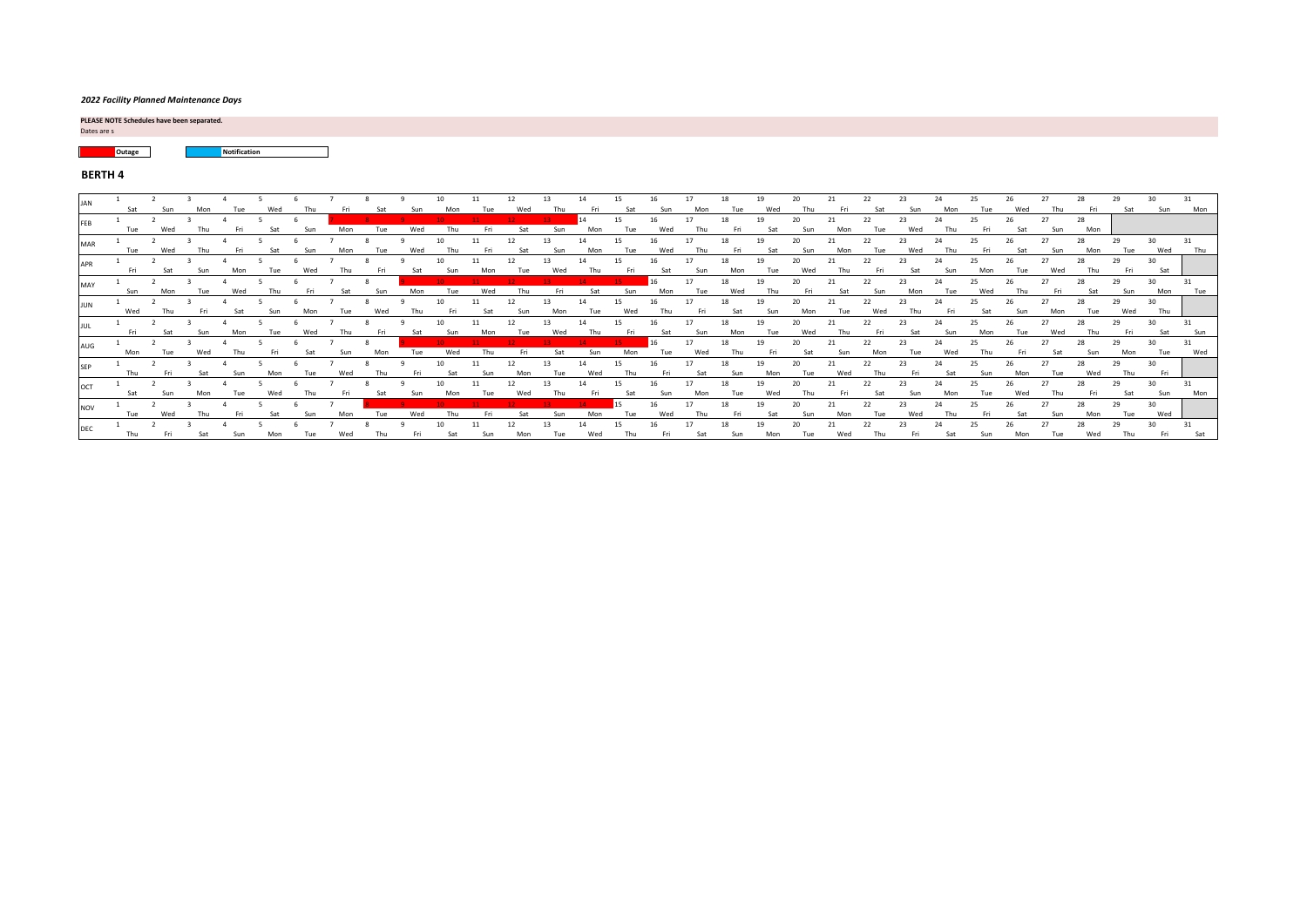#### *2022 Facility Planned Maintenance Days*

Dates are s **PLEASE NOTE Schedules have been separated.** 

**Outage Notification**

### **BERTH 5**

| <b>JAN</b> | Sat | Sun | Mon |     | Wed |     |     |     |     |     |     | 12  |     |           |           |     |           | 18<br>Tue | 10               | 20                     |     |     | 23        |           |     |            |           | Fri | Sat       | 30<br>Sun | Mon |
|------------|-----|-----|-----|-----|-----|-----|-----|-----|-----|-----|-----|-----|-----|-----------|-----------|-----|-----------|-----------|------------------|------------------------|-----|-----|-----------|-----------|-----|------------|-----------|-----|-----------|-----------|-----|
|            |     |     |     |     |     |     |     |     |     |     |     |     |     |           |           |     |           |           |                  |                        |     |     |           |           |     |            |           | Mon |           |           |     |
|            | Tue |     |     |     |     |     |     |     |     |     |     | 12  |     | 14        | 15.       |     | 17        | 18        | 19               | 20                     |     | 22  | 23        |           |     |            | 27        | 28  | 29        | 30        |     |
| MAR        | Tue | Wed |     |     |     |     |     |     |     |     |     |     |     |           |           |     |           |           | Sat              |                        |     |     |           |           |     |            |           | Mon | Tue       | Wed       | Thu |
| <b>APR</b> |     |     |     |     |     |     |     |     |     |     |     |     |     |           | 15        | 16  | 17        | 18        | 19               | 20 <sup>2</sup>        | 21  | 22  | 23        | 24        | 25  | 26         | 27        | 28  | 29        | 30        |     |
|            | Fri |     |     |     |     |     |     |     |     |     |     |     |     |           |           | Sat | Sun       | Mon       |                  |                        |     |     |           |           |     |            |           |     |           | Sat       |     |
| MAY        |     |     |     |     |     |     |     |     |     |     |     |     |     |           |           |     | 17        | 18        | 19               | 20                     |     | 22  | 23        | 24        | 25  |            |           | 28  | 29        |           |     |
|            | Sun | Mon |     |     |     |     |     |     |     |     | Wed |     |     | Sat       |           | Mon | Tue       | Wed       |                  |                        |     |     |           |           |     |            |           |     |           | Mon       | Tue |
| <b>JUN</b> | Wed | Thu | Fri | Sat | Sun | Mon | Tue | Wed | Thu |     | Sat | Sun | Mon | 14<br>Tue | 15<br>Wed | Thu | 17<br>Fri | 18<br>Sat | 19<br><b>Sun</b> | 20 <sup>2</sup><br>Mon | Tue | 22  | 23<br>Thu | 24<br>Fri | Sat | <b>Sun</b> | 27<br>Mon | 28  | 29<br>Wed | 30<br>Thu |     |
|            |     |     |     |     |     |     |     |     |     |     |     | 12  |     | 14        | 15        |     | 17        | 18        | 19               | 20                     |     | 22  | 23        | 24        | 25  |            | 27        | 28  | 29        | 30        | 31  |
|            | Fri | Sat | Sun |     |     | Wed |     |     |     |     |     |     |     |           |           | Sat | Sun       | Mon       | Tue              | Wed                    | Thu | Fri | Sat       | Sun       | Mon | Tue        | Wed       | Thu |           | Sat       | Sun |
| AUG        |     |     |     |     |     |     |     |     |     |     |     |     |     |           |           |     | 17        | 18        | 19               | 20                     |     | 22  | 23        | 24        |     |            |           |     | 29        | 30        |     |
|            | Mon | Tue | Wed | Thu | Fri | Sat | Sun | Mon | Tue | Wed | Thu | Fri | Sat | Sun       | Mon       | Tue | Wed       | Thu       | Fri              | Sat                    | Sun | Mon | Tue       | Wed       | Thu | Fri        | Sat       | Sun | Mon       | Tue       | Wed |
|            |     |     |     |     |     |     |     |     |     |     |     | 12  |     | 14        |           |     | 17        | 18        | 19               | 20 <sub>1</sub>        |     |     | 23        | 24        |     |            |           |     | 29        | 30        |     |
|            | Thu | Fri | Sat | Sun | Mon | Tue | Wed | Thu | Fri | Sat | Sun | Mon | Tue | Wed       | Thu       | Fri | Sat       | Sun       | Mon              | Tue                    | Wed | Thu |           | Sat       | Sun | Mon        | Tue       | Wed | Thu       | Fri       |     |
| OCT        |     |     |     |     |     |     |     |     |     |     |     | 12  |     |           |           |     | 17        | 18        | 19               |                        |     |     | 23        |           |     |            |           |     | 29        | 30        |     |
|            | Sat | Sun | Mon | Tue | Wed | Thu |     |     | Sun | Mon |     |     |     |           | Sat       | Sun | Mon<br>17 | Tue<br>18 | Wed<br>10        | Thu<br>20              | Fri | Sat | Sun<br>つミ | Mon       |     | Wed        |           | Fri | Sat<br>29 | Sun<br>30 | Mon |
| <b>NOV</b> | Tue | Wed | Thu | Fri | Sat | Sun | Mon | Tue | Wed | Thu |     | Sat | Sun | Mon       | Tue       | Wed | Thu       | Fri       | Sat              | Sun                    | Mon | Tue | Wed       | Thu       | Fri | Sat        | Sun       | Mon | Tue       | Wed       |     |
|            |     |     |     |     |     |     |     |     |     |     |     | 12  |     |           |           |     |           |           |                  |                        |     |     |           |           |     |            |           |     |           | 30        |     |
| DEC        | Thu | Fri | Sat | Sun | Mon | Tue | Wed | Thu | Fri | Sat | Sun | Mon | Tue | Wed       | Thu       | Fri | Sat       | Sun       | Mon              | Tue                    | Wed | Thu |           | Sat       | Sun | Mon        | Tue       | Wed | Thu       | Fri       | Sat |

#### **Berth 5 Works - SL05 Winch Room & MCC Upgrade Presentation to B5 Users**

Shutdown 1; Mon 28/02/22 0600 to Mon 7/03/22 1800 (8 days for walkway replacement)

**Berth 5 shipping operations; Tue 8/03/22 to Fri 01/04/22**

Shutdown 2; Sat 2/04/22 0600 to Thur 14/04/22 1800 (12 days work + 2 days contingency days for Winch Room & HV works)

**Berth 5 shipping operations; Fri 15/04/22 to Sun 1/05/22**

Shutdown 3; Mon 2/05/22 0600 to Sun 15/05/22 1800 (12 days work + 2 days contingency days for MCC works)

**Berth 5 shipping operations; Mon 16/05/22 to Sun 29/05/22**

Shutdown 4; Mon 30/05/22 0600 to Sun 12/06/22 1800 (Contingency - only be used if inclement weather causes delays with the first shutdowns).

Shipping Resumes as normal